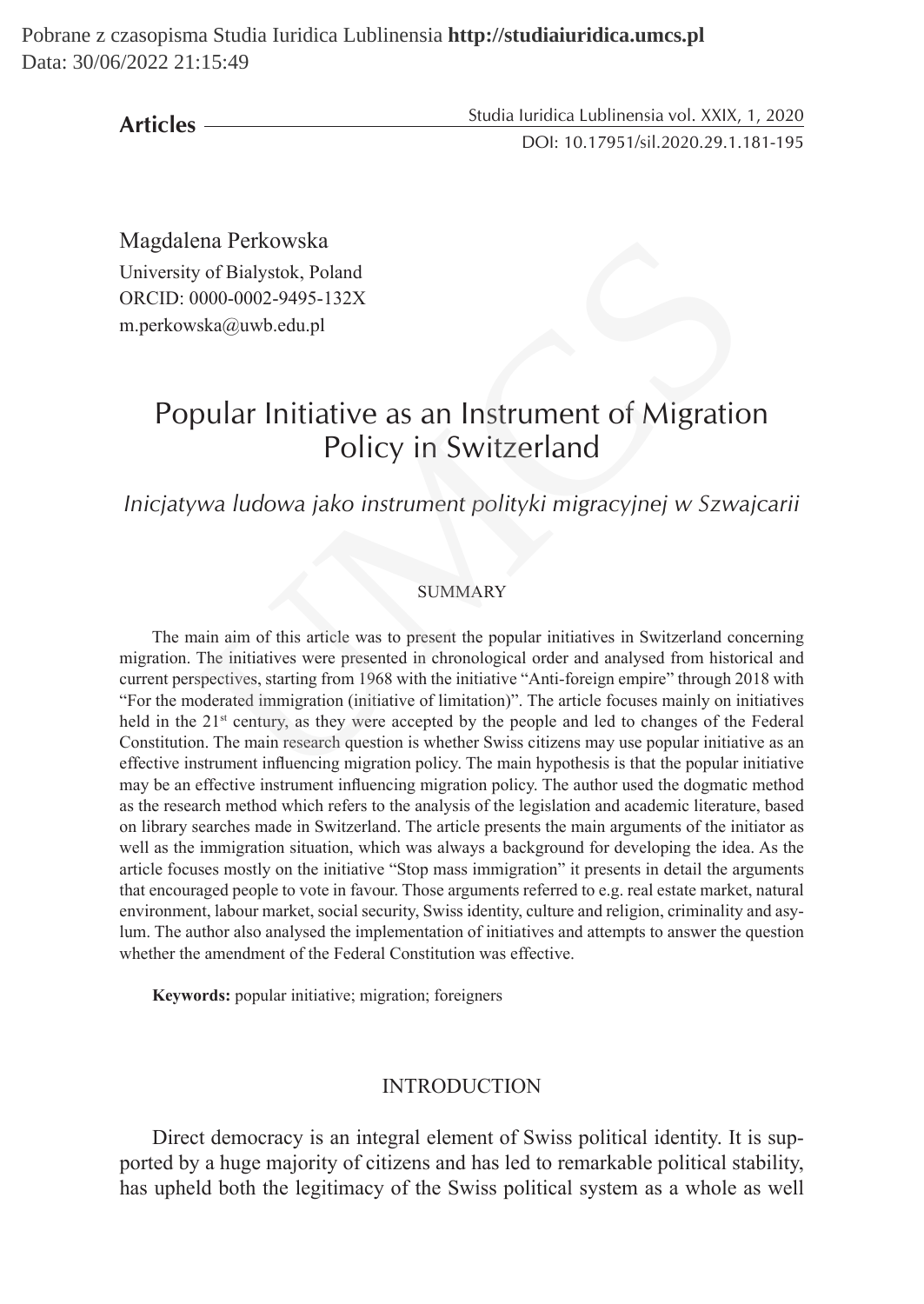| 182 | Magdalena Perkowska |  |
|-----|---------------------|--|
|     |                     |  |

as the trust of citizens in the political process<sup>1</sup>. One of its instruments is a popular initiative that is a way to request an amendment to the Federal Constitution. The initiative may propose total or partial revision of the Federal Constitution. Apopular initiative may be proposed by 100,000 persons eligible to vote within 18 months from the date of the official publication of the initiative. It touches many different issues of social and economic life. One of the problems that has been a subject of popular initiatives for dozens of times is the issue of immigration. r may be proposed by 100,000 persons eligible to vote within 18 r<br>date of the official publication of the initiative. It touches many di<br>social and economic life. One of the problems that has been a sub<br>initiatives for doz

The following initiatives have been elaborated in the subject of immigrants and immigration<sup>2</sup>:

- 1) 1968: Initiative "Anti-foreign penetration" abandoned,
- 2) 1970: Initiative "Anti-foreign empire (Schwarzenbach)" refused by 54%,
- 3) 1974: Initiative "Anti-foreign empire and Switzerland overpopulation" refused by 65.8%,
- 4) 1977: Initiative "To protect Switzerland" refused by 70.5%,
- 5) 1977: Initiative "To limit the number of naturalization" refused by 66.2%,
- 6) 1988: Initiative "Against over-foreignisation" refused by 67.3%,
- 7) 2000: Initiative "For a regulation of immigration" refused by 63.8%,
- 8) 2010: Initiative "For expulsion of foreign criminals" accepted by 52.9%,
- 9) 2014: Initiative "Stop mass immigration" accepted by 50.3%,
- 10) 2014: Initiative "Stop overpopulation. Yes to the sustainable conservation of natural resources" – refused by 74.1%,
- 11) 2017: Initiative "Let's get out of the impasse! Let's renounce the re-establishment of immigration quotas" – withdrawn,
- 12) 2018: Initiative "For the moderated immigration (initiative of limitation)" – the required number of signatures has been achieved, the Federal Council recommends the people reject the initiative.

So far among all twelve initiatives, nine have been subjected to the people's vote. Only two of them were accepted: "For expulsion of foreign criminals"<sup>3</sup> and "Stop mass immigration". The initiatives concerning immigration pose a lot of controversies. The author would, therefore, like to analyse them and verify whether Swiss citizens may use popular initiatives as an effective instrument to influence

<sup>1</sup> S. Geissbühler, *Does direct democracy really work? A review of the empirical evidence from Switzerland*, "Przegląd Politologiczny" 2014, nr 4, DOI: https://doi.org/10.14746/pp.2014.19.4.6, p. 88.

<sup>2</sup> E. Piguet, *Economy versus the people? Swiss immigration policy between economic demand, xenophobia and international constraint*, [in:] *Dialogues on Migration Policy*, eds. M. Giugni, F. Passy, Oxford 2006, p. 78; U. Windisch, *Suisse-immigrés, quarante ans de débats 1960–2001*, Lausanne 2002, pp. 125–141; M. Perkowska, *The Migration Policy of Switzerland*, "Przegląd Politologiczny" 2015, nr 3, DOI: https://doi.org/10.14746/pp.2015.20.3.3, p. 50.

<sup>&</sup>lt;sup>3</sup> M. Perkowska, *Popular initiative as an instrument of criminal policy towards foreign*ers in Switzerland, "Białostockie Studia Prawnicze" 2019, nr 1, DOI: https://doi.org/10.15290/ bsp.2019.24.01.08, p. 105.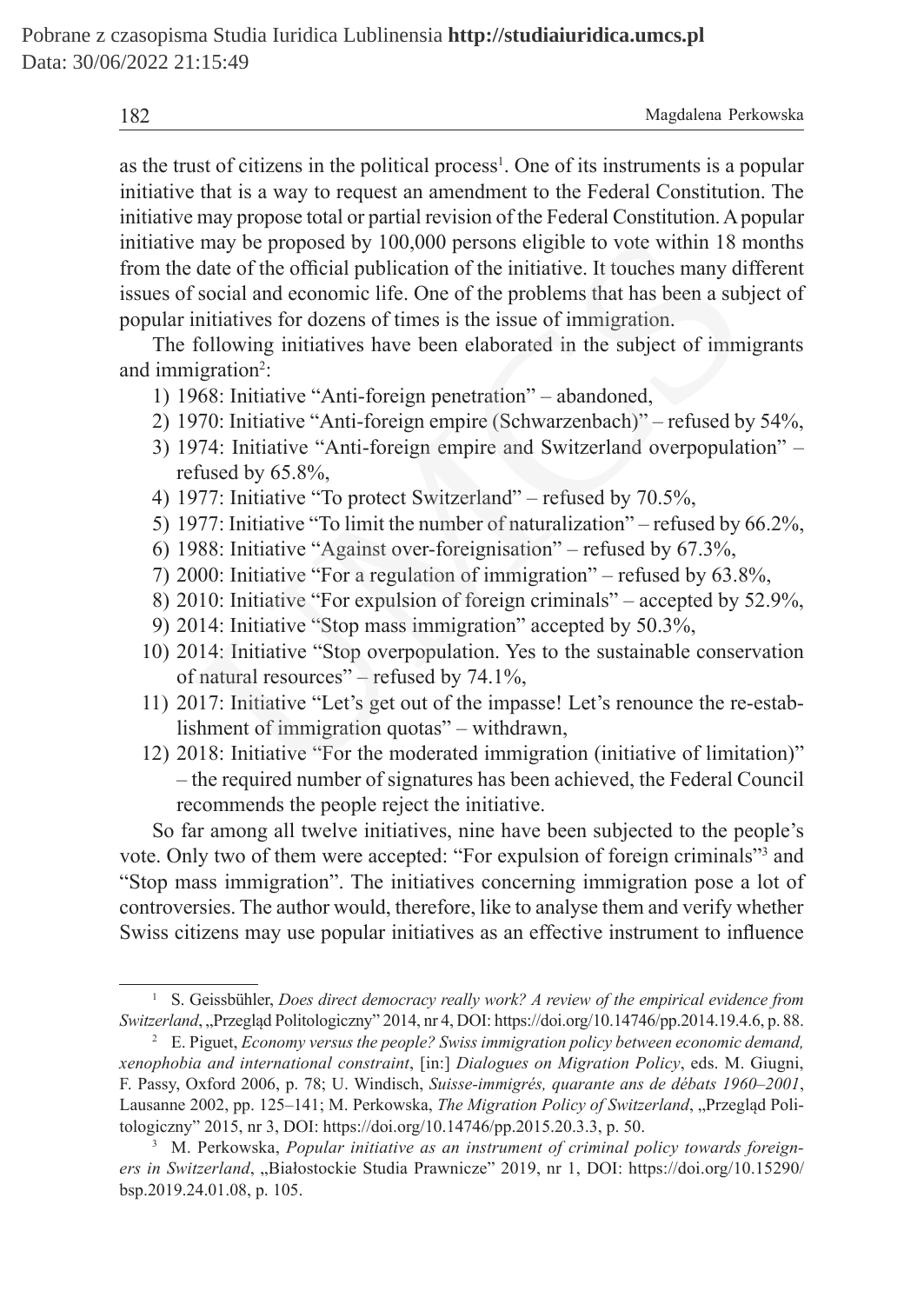migration policy. The main hypothesis is that popular initiatives may be effective instruments for influencing migration policy.

Before that main analysis begins, it is worth mentioning that the Swiss population doubled in size between 1936 and 2016, rising from 4.2 million to 8.4 million people. In 2016, the permanent resident population was comprised of 4.25 million women and 4.17 million men<sup>4</sup>. At the end of 2017, the share of foreign nationals in the permanent resident population amounted to 25.1%. This share was rising systematically from the 1980s. In 1980 it was  $14.1\%$ , in  $1990 - 16.4\%$ , in  $2001 - 20\%$ , in  $2010 - 22.4\%$ . To date 403,622 of the foreign residents were born in Switzerland and 1.7 million abroad, two thirds of the people born abroad come from an EU-28/EFTA Member States. The permanent foreign resident population registered an increase of roughly 3% in the previous year. The 10 most common nationalities in the permanent foreign resident population are Italian, German, Portuguese, French, Kosovar, Spanish, Serbian, Turkish, Macedonian and Austrian<sup>5</sup>. The cantons with the highest number of foreign populations are Zurich, Vaud, Geneva and Bern. However, the cantons with the highest proportion of foreign inhabitants are Geneva (40%), Basel-Stadt (36%) and Vaud (34%). With 11% and 12%, the cantons of Appenzell Innerrhoden and Uri have the smallest proportion of foreign nationals, followed by the canton of Nidwalden with 14% and the cantons of Obwalden and Jura with 15% each<sup>6</sup>. in size between 1936 and 2016, rising from 4.2 million to 8.4 million the permanent resident population was comprised of 4.25 million wor<br>ion men<sup>4</sup>. At the end of 2017, the share of foreign nationals in the perm<br>populati

## POPULAR INITIATIVES CONCERNING MIGRATION FROM A HISTORICAL PERSPECTIVE

The first popular initiative aiming for the limitation of immigration to Switzerland was the "Anti-foreign penetration" launched in 1968 by the Zurich Democratic Party, a small party with nationalistic ideas<sup>7</sup>. This initiative appeared at the moment when the population of foreigners reached 15% of the Swiss population. The main idea of this initiative was to settle the maximum quota at 10% of foreigners among residents in Switzerland. The initiative was abandoned as the government accepted the Decree on the Reduction of Foreigners on 28 February 1968. This decree foresaw the reduction of foreign population by 3% in 1968 and that next 3% by the end of 19698 .

Continuous growth of the foreign population which reached 17% in 1970 led to tensions in the society, and to the introduction of a second popular initiative which

<sup>4</sup> Federal Statistical Office, *Switzerland's population 2016*, Neuchâtel 2017, pp. 6–7.

<sup>5</sup> *Ibidem*, p. 9.

<sup>6</sup> *Ibidem*, pp. 7–8.

<sup>7</sup> E. Piguet, H. Mahnig, *Quotas d'immigration: L'expériance suisse*, « Cahiers de migrations internationals » 2000, n° 30, p. 9.

<sup>8</sup> E. Piguet, *L'immigration en Suisse : soixante ans d'entrouverture*, Lausanne 2013, p. 27.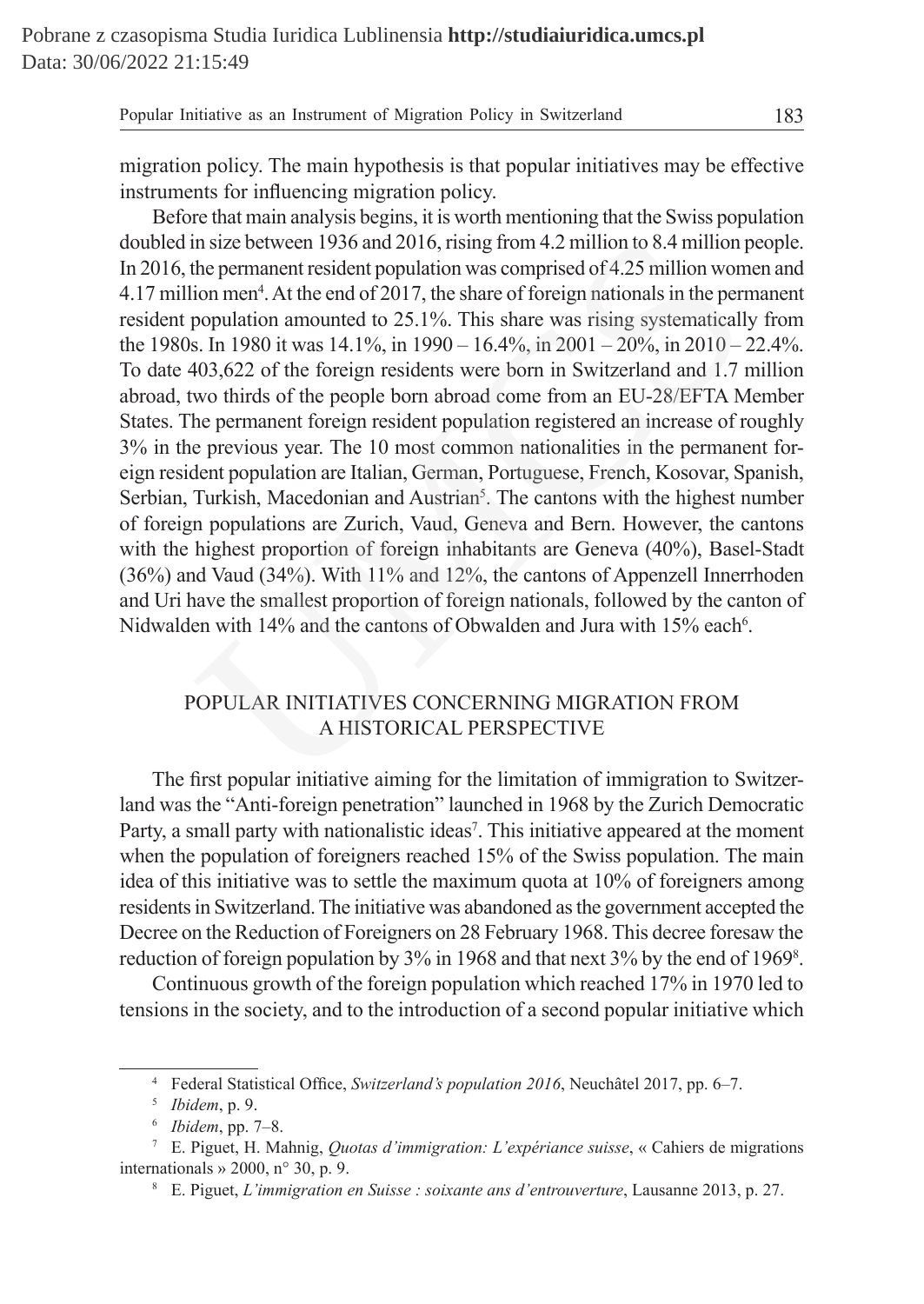184 Magdalena Perkowska

the Swiss Action Committee called: "Anti-foreign empire". It is also known as the "Schwarzenbach initiative" because of its author's surname, a charismatic publisher and journalist connected to the Action Committee. The Schwarzenbach initiative was even stricter than the previous one from 1968 as it imposed the limit for the number of foreigners at the level of 10% for each canton (except for the Canton of Geneva, where the number of foreigners could reach 25% of the population). Nevertheless, the Schwarzenbach initiative was rejected in a public vote on 7 June 1970 by 54% of voters and the majority of cantons<sup>9</sup>.

Even though the Schwarzenbach initiative was unsuccessful it pushed the government to accept the "policy of global ceiling" which was the management of immigration flows based on centrally administered registries for foreigners and on the determination of annual global quotas<sup>10</sup>. This initiative also started a very intense period of the 1970s for numerous popular initiatives which aimed at further implementation of the policy against "over-foreignisation", however, those initiatives turned out to be ineffective and were rejected by the society<sup>11</sup>. The next "Anti-foreign empire and Switzerland overpopulation" launched by Initiative Committee of the National Action against the Foreign Empire which aimed at reducing the foreign population by up to 500,000 (foreign population reached in 1970: 1,059,000 and in 1973: 1,175,000) was refused by a 65.8% vote on 20 October 1974. This time the government won again using the argument of the catastrophic consequences of the initiative to the Swiss economy and diplomacy<sup>12</sup>. 1 stricter than the previous one from 1968 as it imposed the limit<br>of foreigners at the level of 10% for each canton (except for the 6<br>va, where the number of foreigners could reach 25% of the popul<br>elses, the Schwarzenbac

The economic crisis was the first factor that caused a significant decrease in the number of foreigners employed. In total, the reduction of employment in all sectors amounted to 10%. However, due to restrictive provisions on the legalization of foreigner stay, Swiss workers were saved from unemployment. Dismissed foreigners were not granted renewed stay permits, thus they were forced to leave Switzerland. Therefore, unlike other European countries, Switzerland "exported" the unemployed (those who lost their jobs as a result of the economic crisis), in this way saving the workplaces for the Swiss13. This, however, did not stop the "over-foreignisation" movements. The  $4<sup>th</sup>$  and  $5<sup>th</sup>$  initiatives against foreign empire "To protect Switzerland" and "To limit the number of naturalization" were voted on 13 March 1977. The  $4<sup>th</sup>$  initiative that aimed at the introduction of the maximum

<sup>9</sup> H. Mahnig, E. Piguet, *La politique d 'immigration de 1948 a 1998: evolution et effets*, [in:] *Les migrations et la Suisse*, éds. H.-R. Wicker, R. Fibbi, W. Haugh, Zurich 2003, p. 66.

<sup>10</sup> D.M. Gross, *Immigration incentives and policy in Switzerland*, [in:] *International Migration, Economic Development & Policy*, eds. C. Ozden, M. Scghiff, London 2007, p. 187 ; H. Mahnig, *La politique migratoire de 1970 au milieu des années 1980*, [in:] *Histoire de la politique de la migration, d'asile et d'integration en Suisse depuis 1948*, éd. H. Mahnig, Zurich 2005, p. 136.

<sup>11</sup> E. Piguet, H. Mahnig, *op. cit.*, p. 13 ; M. Perkowska, *The Migration Policy…*, p. 44.

<sup>12</sup> E. Piguet, *L'immigration en Suisse : soixante…*, p. 35.

<sup>13</sup> E. Piguet, H. Mahnig, *op. cit.*, pp. 81–82; M. Perkowska, *The Migration Policy…*, p. 44.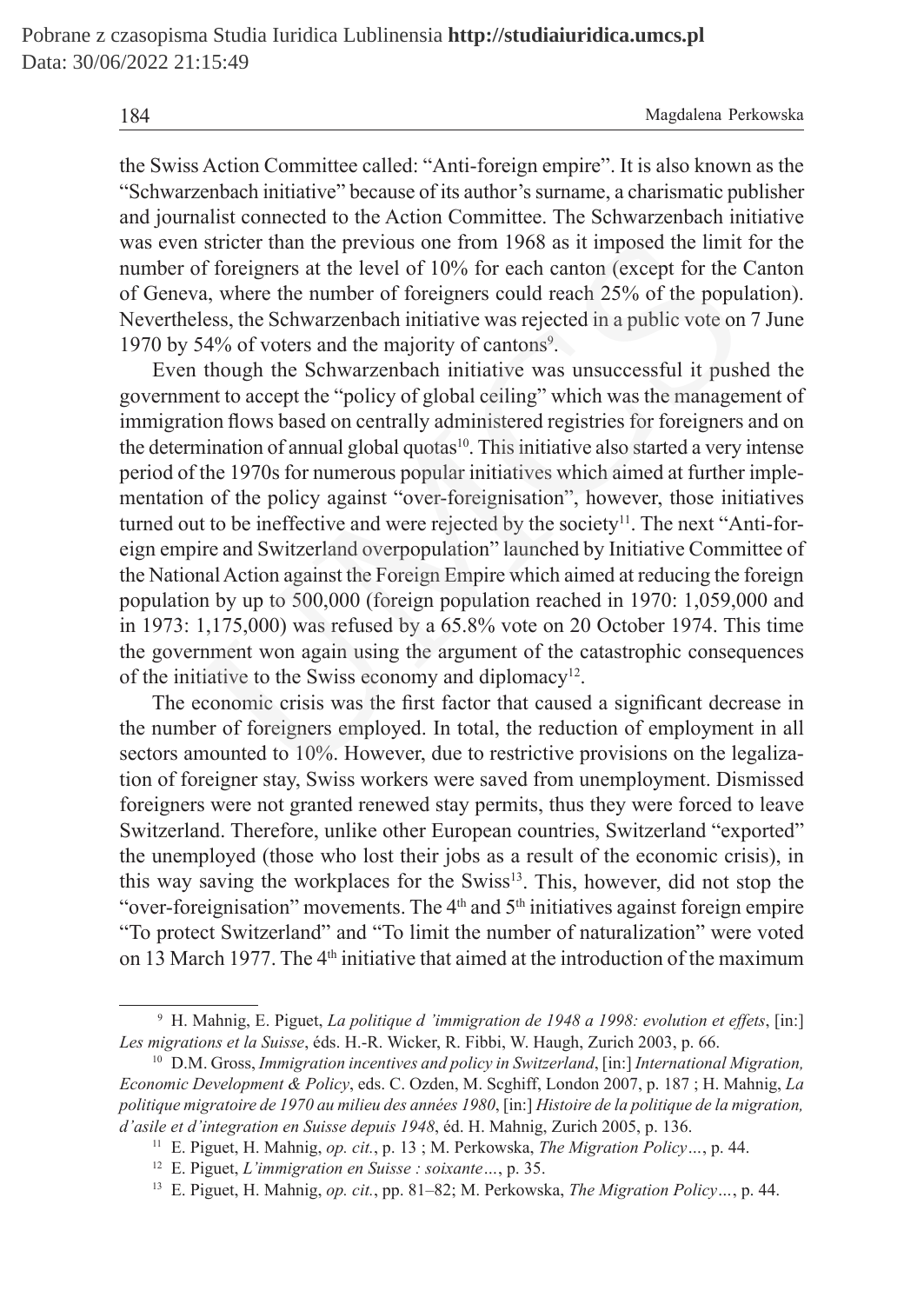quota of 10% of foreigners among residents in Switzerland was refused by  $70.5\%$ <sup>14</sup>. The  $5<sup>th</sup>$  aimed at establishing the yearly limit of 4,000 naturalization decisions and was also refused by  $66.2\%^{15}$ .

While analysing the initiative concerning the migration policy the initiative "Support a new policy towards foreigners" that aimed to save and guarantee the foreigners' rights is worth mentioning. This initiative launched by Working Community for a new policy on foreigners aimed at the continuation of the stabilization policy towards the number of foreign population. It guaranteed the same political rights for foreigners. A foreigner, once admitted into Switzerland should have a right to extend the residence permit and avoid forced departure as was the case in 1974–1976 due to the economic crisis. The authors also referred to the status of seasonal workers. This initiative was voted on 5 April 1981 and was refused by 84%16. le analysing the initiative concerning the migration policy the initiative and guasars' rights is worth mentioning. This initiative launched by Working and a save policy on foreigners aimed at the continuation of the stab

The era of the 1970s was marked by unsuccessful initiatives aiming to limit the foreign population in Switzerland. The workers' need and economic growth was stronger than populist ideas. Although the initiatives failed, it did not stop the continuation of "over-foreignisation" initiatives. The next initiative did not concern establishing any limits of foreigners in the Swiss population.

The 1980s were a rather calm period almost without an initiative concerning the quotas of immigration, except one (i.e. "Against over-foreignisation") initiative which was the 6<sup>th</sup> initiative against the over-foreignisation of Switzerland. The idea was to limit the number of residence permits issued to foreigners up to two thirds of the number of foreigners who left Switzerland the previous year, and to continue this process as long as the country's total population exceeds 6.2 million. The initiative also provided a limitation for the number of permits for cross-border and seasonal workers<sup>17</sup>. The initiative was voted on 4 December 1988 and was refused by  $67.3\%$  and the majority of all cantons<sup>18</sup>.

The initiative "For a regulation of immigration" was prepared by the Committee for a Limited Migration (*Komitee für eine begrenzte Zuwanderung*). The idea of the initiative was simple – the quota of foreign population in Switzerland could not exceed 18%. This initiative was voted on 24 September 2000 and was refused by 63.8% and in the majority of all the cantons. This initiative was voted in the same

<sup>14</sup> *Quatrième initiative populaire 'contre l'emprise étrangère'*, www.bk.admin.ch/ch/f/pore/vi/ vis112.html [access: 15.05.2019].

<sup>&</sup>lt;sup>15</sup> Votation No 266, Tableau récapitulatif, www.bk.admin.ch/ch/f/pore/va/19770313/det266.html [access: 15.05.2019].

<sup>16</sup> E. Piguet, *L'immigration en Suisse : soixante…*, pp. 39–40.

<sup>17</sup> *Initiative populaire fédérale 'pour la limitation de l'immigration'*, www.bk.admin.ch/ch/f/ pore/vi/vis168.html [access: 3.03.2020].

<sup>&</sup>lt;sup>18</sup> Votation No 355, Tableau récapitulatif, www.bk.admin.ch/ch/f/pore/va/19881204/det355.html [access: 15.05.2019].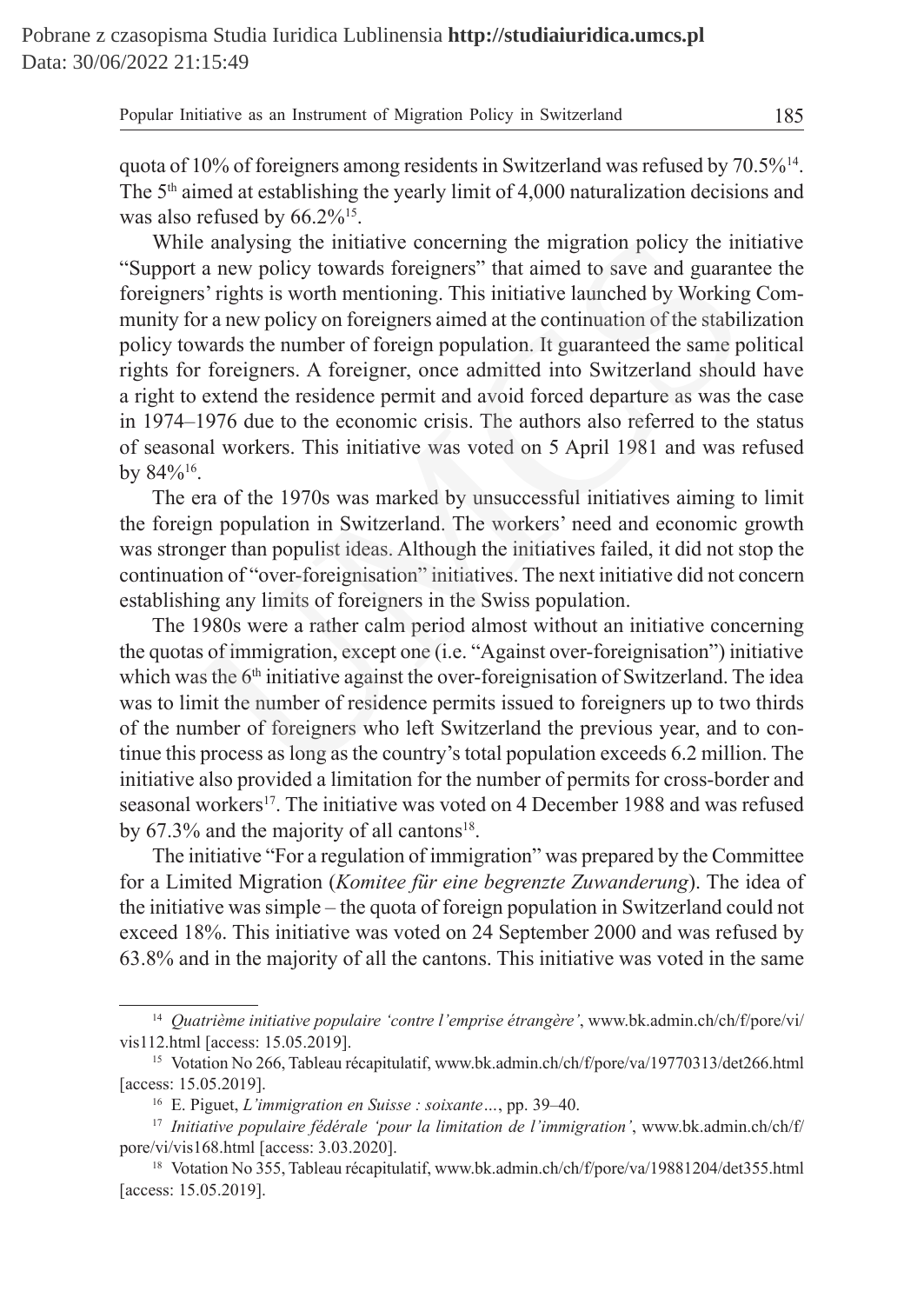186 Magdalena Perkowska

year as the Bilateral Agreement with the European Union. Its failure was in favor of the government. Its success would be an important obstacle for the rapprochement of Switzerland to the EU, especially the free movement of persons<sup>19</sup>.

The 20<sup>th</sup> century ended without any successful popular initiative concerning the migration policy towards foreigners although the Swiss migration policy had been evaluated a great deal in this period. The popular initiatives did not influence it directly but they revealed the continuous fear of over-foreignisation, which has been a constant of the Swiss immigration policy. Direct democracy makes it even more threatening to the extent that xenophobic parties can at any time attempt to block government action for a long time by imposing limits on the size of the foreign population in the Constitution. Such attempts occurred six times during the period of 1968–2000, not to mention numerous national or cantonal referendums aimed at blocking improvements in the status of migrants. On the other hand, the Swiss government has always succeeded, taking into account the best interests of the country and its economy and having in mind future immigration, to prevent xenophobic movements from achieving their goals<sup>20</sup>.  $20^{\text{th}}$  century ended without any successful popular initiative conc<br>ation policy towards foreigners although the Swiss migration poli<br>uluated a great deal in this period. The popular initiatives did not inf<br>uluated a

### THE 21ST CENTURY

The constellation of factors, which characterizes the Swiss immigration policy at the beginning of the  $21<sup>st</sup>$  century, is quite different from the previous century. From a clear opposition between interests of economy as a whole and the popular fear of "over-foreignisation", the situation has shifted toward a new alliance. The dominant fraction of economy, as well as the majority of the population that is hostile to massive immigration, have agreed to a new policy of free circulation in Europe, but to a strict selection of highly qualified immigrants from the rest of the world. This compromise should allow most of the economic needs to be met, while protecting against uncontrolled flows from non-European immigrants. Several sectors of the economy and the extreme wing of anti-immigration groups are left out in that compromise, but they lack strength to counteract<sup>21</sup>.

The thesis of E. Piguet who claims that the governments which are trying to formulate an immigration policy are caught between economic demands and the fear of popular xenophobia22 seems to be confirmed again by the Swiss case. It is

<sup>19</sup> E. Piguet, *L'immigration en Suisse : soixante…*, p. 64.

<sup>20</sup> *Ibidem*, p. 66.

<sup>21</sup> E. Piguet, *L'immigration en Suisse : cinquante ans d'entrouverture*, Lausanne 2004, pp. 70–71; M. Perkowska, *The Migration Policy…*, p. 49.

<sup>22</sup> H. Mahnig, A. Wimmer, *Country-Specific or Convergent? A Typology of Immigrant Policies in Western Europe*, "Journal of International Migration and Integration" 2000, Vol. 1(2), DOI: https:// doi.org/10.1007/s12134-000-1001-9, pp. 198–199; M. Perkowska, *The Migration Policy…*, p. 50.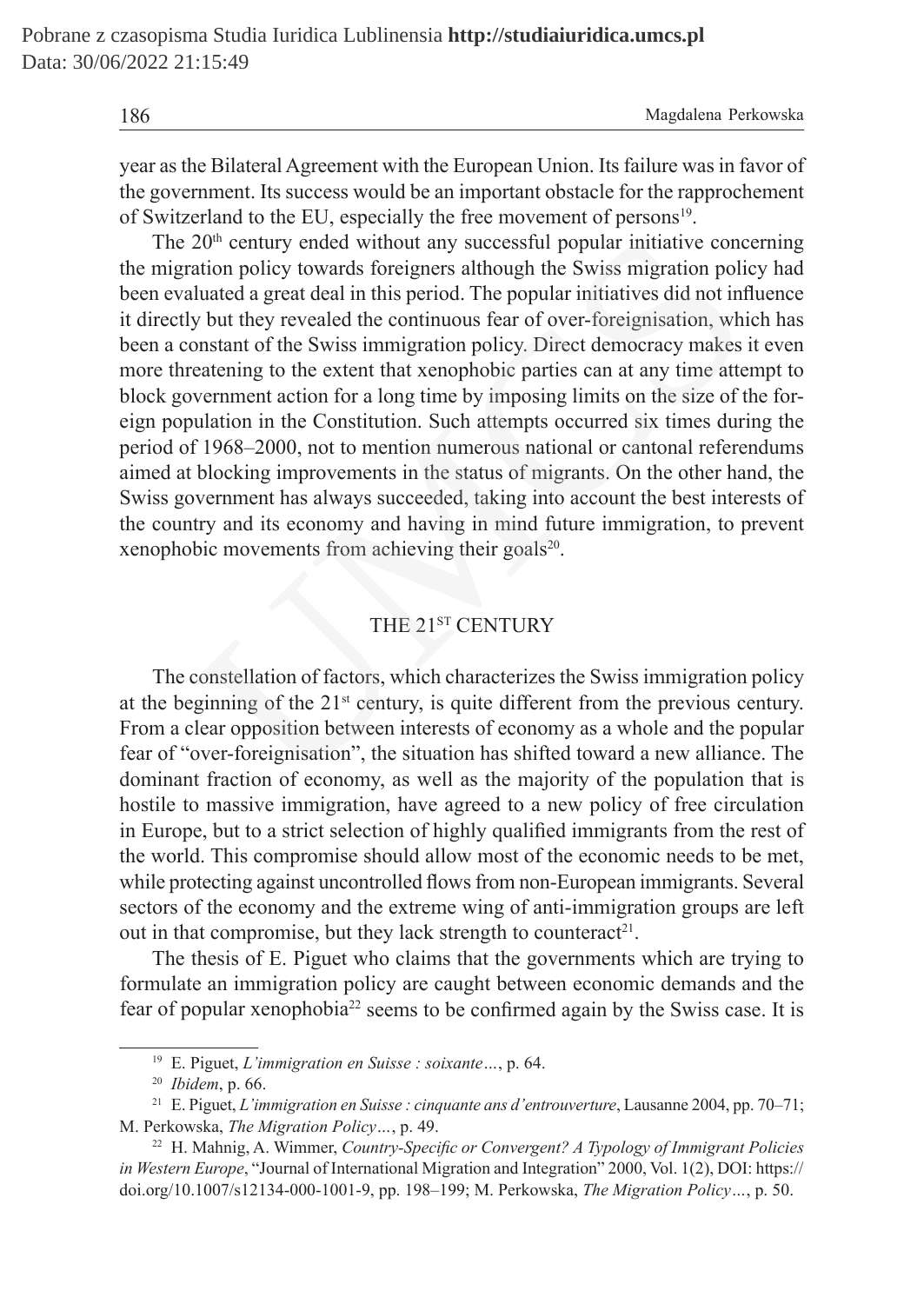on the international scene that antagonist forces can now be found, which could endanger the policy in the  $21<sup>st</sup>$  century. The evolution of the international law imposes to a growing extent policies which neither the national economy nor a majority of the population would have chosen. Anti-immigration groups have been quick to realize that new threat: more than immigration policies *per se*, it is nowadays the Swiss participation in the international system that became their new target<sup>23</sup>.

The Swiss nation took a very important decision on 9 February 2014 which was the adoption of the popular initiative "Stop mass immigration"24 aimed at stopping mass immigration. It thereby expressed its support for a change of system in Switzerland's immigration policy. The new constitutional provisions stated that immigration should be restricted by means of quantitative limits and quotas<sup>25</sup>. The Federal Council was supposed to set to work on implementing these without delay. Until the relevant implementing legislation comes into force, the free movement of persons between the EU and EFTA Member States and Switzerland applies as before<sup>26</sup>.

The initiators of the initiative indicated many negative aspects which are consequences of immigration to Switzerland. According to the "Argumentaire", the disadvantages concern: roads and railways, energy consumption, real estate market, natural environment, labour market, social security, Swiss identity, culture and religion, criminality and asylum. Out of the multitude of negative consequences mentioned above, the author will focus on the three most important (according to the initiators) and most fragile aspects such as labour market, social security and criminality. As far as the labour market is concerned, the higher unemployment rates were indicated ppulation would have chosen. Anti-immigration groups have been<br>e that new threat: more than immigration policies *per se*, it is now<br>Systiss nation took a very important decision on 9 February 2014 whi<br>Siviss nation took

<sup>25</sup> E. Piguet, H. Mahnig, *op. cit.*, pp. 41–42 ; S. Hurst, *Comment définir les chiffres maximaux admissibles*, [in:] *Immigration sous contrôle*, éd. C.H. Cluve, Avenir Suisse – Avenir spécial 2014, pp. 7–9.

<sup>23</sup> E. Piguet, *Economy versus the people…*, p. 87.

<sup>24</sup> The initiative was launched by Swiss People's Party (*Schweizerische Volkspartei*; *Union Démocratique du Centre*; *Unione Democratica di Centro*) which has following policy concerning immigration, foreigners and security: "Switzerland has always welcomed foreign workers generously, but in a controlled manner, offering them opportunities for professional development. During several votes, the Swiss people made it clear that they wanted a controlled immigration with clear rules valid for all. People who want to live in Switzerland must respect the legal system of this country, integrate and ensure their own subsistence. Only immigrants who meet these conditions must have the opportunity to naturalize after a certain period of time. […] Switzerland was once one of the safest countries in the world. Anegligent policy, lax enforcement of existing laws and the opening of borders with membership of the Schengen area have resulted in Switzerland becoming one of the countries in Europe with a high crime rate. In order to prevent Switzerland from becoming a criminal Eldorado, the sentences must be toughened and the enforcement of the criminal law must be more rigorous" (*Politique concernant les étrangers*, www.udc.ch/parti/positions/themes/politique-des-etrangers [access: 10.02.2020]; *Sécurité, droit et ordre*, www.udc.ch/parti/positions/themes/politique-de-la-securite [access: 17.01.2020]).

<sup>26</sup> *Implementing the new constitutional provisions on immigration: questions and answers*, www. eda.admin.ch/dam/mission-eu-brussels/en/documents/FAQ\_Umsetzung\_MEI\_JAI\_EN.pdf [access: 3.03.2020].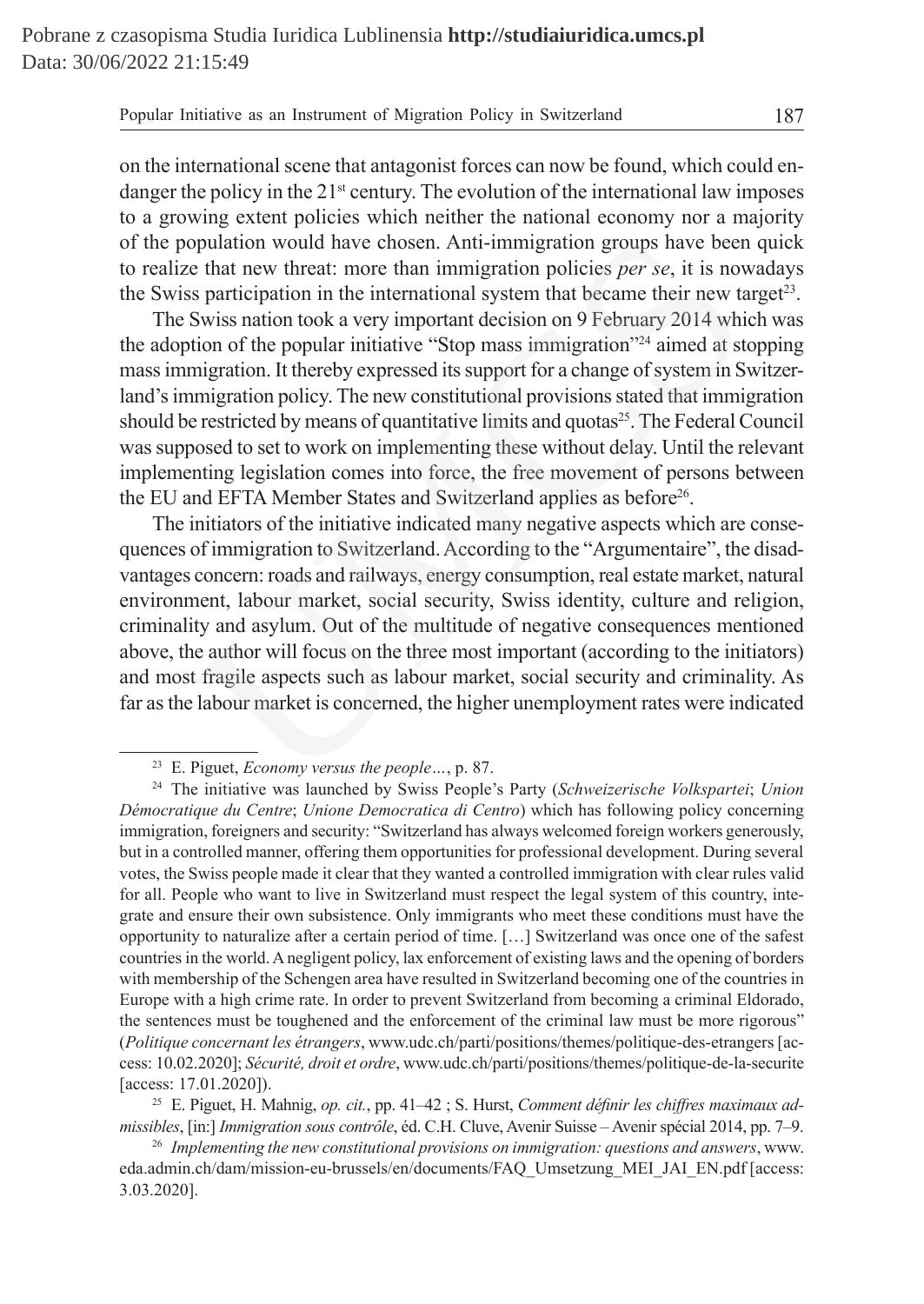among foreigners, much higher among foreigners than Swiss nationals. Another problem is that it is enough to work in Switzerland for only 4 weeks (employment accompanied with unemployment insurance) to receive the same unemployment benefit as a Swiss national after being hired for  $12$  months<sup>27</sup>. It was also indicated that young immigrants from the EU push out other long-term residents from the Swiss labour market as the younger ones cost less for employers. Immigration causes the "dumping" of Swiss professionals, as younger immigrants are less expensive, particularly in border regions. The cross-border workers work not only in the border regions but also inside the country using the country's infrastructure and resources<sup>28</sup>. As regards the issue of social security, the Swiss Peoples' Party indicates an already weak financial condition of social institutions which is also abused by the migrants that aim only in unlawful claim for social insurance or social assistance benefits29. Switzerland, like other EU countries, is facing the problem of the "immigration of poverty". In the area of criminality, the initiators indicated that the criminality of foreigners increases every year, especially in the area of violent crimes, and in 2012 58% of the convicts were foreign nationals. Moreover, the authors stress that the proportion of foreigners in prisons is three times higher than the share of foreigners in the global population. It is also indicated that those numbers could be higher as some of the foreigners were naturalised. The criminality of foreigners is supplementary to the argument for the independent management of immigration and taking decision on who can immigrate into the Swiss territory. The argumentation refers also to the problem of false asylum-seekers (people who, in fact, are not persecuted in their country) who abuse the asylum procedure and then use the social benefits as a source of income and also commit crimes<sup>30</sup>. s a Swiss national after being hired for 12 months<sup>27</sup>. It was also ine<br>mg immigrants from the EU push out other long-term residents fro<br>our market as the younger ones cost less for employers. Immigration<br>pipig" of Swiss p

Those facts were true<sup>31</sup>, however a simple presentation of statistical data is not enough without criminological analysis, and can be misleading. It was also strongly

<sup>27</sup> Comité interpartis contre l'immigration de masse, *Argumentaire Initiative populaire « contre l'immigration de masse »*, 2013, www.parlament.ch/centers/documents/fr/argumentarien-pro-f.pdf [access: 10.02.2020], p. 16.

<sup>28</sup> *Ibidem*, p. 19.

<sup>29</sup> *Ibidem*, p. 26.

<sup>30</sup> *Ibidem*, pp. 32–34.

<sup>&</sup>lt;sup>31</sup> In the years 2009–2015, offences against life and limb and violent crimes constitute the second largest group of offences committed both by Swiss nationals and foreigners. Extreme violent criminal offences such as murder, grievous bodily harm, rape and robbery constitute less than 5% of all violent crimes recorded by the Swiss law enforcement authorities. Other violent offences include domestic violence such as offences against physical integrity and sexual offences with most being connected with violent behaviour between couples. See Statistique policière de la criminalité (SPC), *Rapport annuel 2015*, Neuchâtel 2016, p. 8; S. Steiner, *Häusliche Gewalt, Migrationshintergrund und Strafverfolgung*, [in:] *Migration, Kriminalität und Strafrecht: Fakten und Fiktion, Migration, criminalité et droit pénal: mythes et réalité*, hrsg. v. D. Fink, A. Kuhn, C. Schwarzenegger, Berne 2013, p. 171; M. Perkowska, *Criminality by Foreign Nationals in Switzerland – Criminological Approach*, Białystok 2019, p. 91.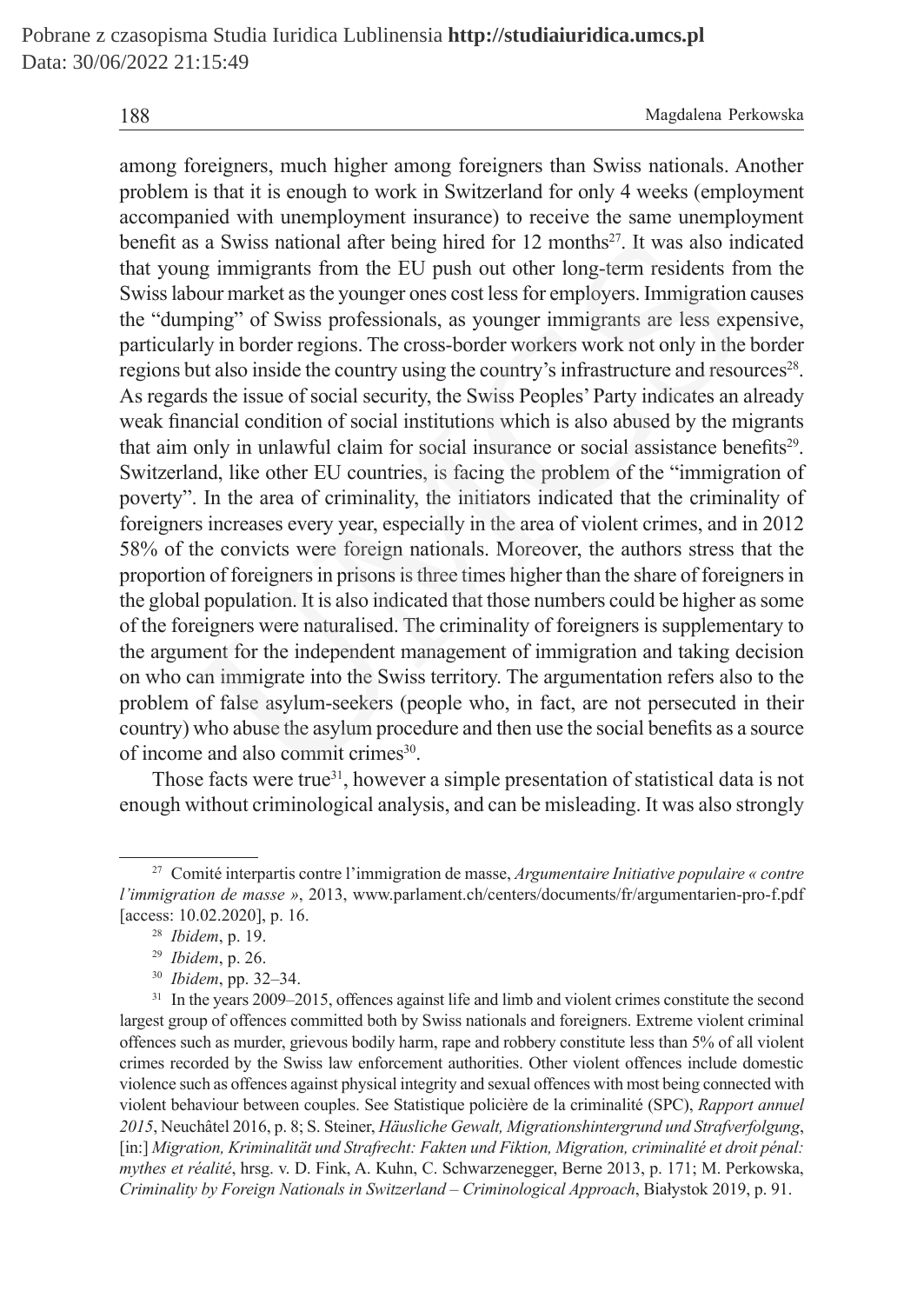stressed that foreigners commit mostly violent crimes such as homicide, assault, robbery, rape, trafficking in human beings, false imprisonment and abduction<sup>32</sup>. That information was simply given on the basis of statistical data from the Federal Statistical Office without any criminological analysis<sup>33</sup>. If we look at the period of 2009–2015 foreigners who were granted refugee status or some other form of protection by the Swiss authorities committed the least number of offences (compared with groups of foreign residents and others $34$ )<sup>35</sup>.

Afew months after voting on the popular initiative "Stop mass immigration", on 30 of November 2014, the new initiative "Stop overpopulation. Yes to the sustainable conservation of natural resources" was refused by 74.1%. The initiative aimed to conserve natural resources, to this end, any increase in Switzerland's permanent resident population growth attributable to migration should be limited to 0.2% (of the permanent resident population) per year and voluntary family planning should be encouraged as part of international development cooperation programmes<sup>36</sup>. al Office without any criminological analysis<sup>33</sup>. If we look at the 2015 foreigners who were granted refugee status or some other ft hyroups of foreign residents and others<sup>43</sup><sup>35</sup>. If we look at the least number of offe

On 11 February 2015, the Federal Council took various decisions on the implementation of the new constitutional provisions accepted on 9 February 2014. It approved the draft of the new legislation on foreign nationals and additional measures to make better use of the potential workforce within Switzerland. It also made a final decision on the negotiating mandate with the EU on the Agreement on the Free Movement of Persons<sup>37</sup>.

The new article (i.e. Article  $121a^{38}$ ) of the Federal Constitution contains two assignments: introducing a new immigration system and negotiating with the EU

<sup>36</sup> See *Initiative populaire fédérale 'Halte à la surpopulation – Oui à la préservation durable des ressources naturelles'*, www.bk.admin.ch/ch/f/pore/vi/vis406.html [access: 3.03.2020].

<sup>32</sup> Union démocratique du centre, *Oui à l'initiative populaire pour le renvoi des étrangers criminels (initiative sur le renvoi), Argumentaire pour la votation du 28 novembre 2010*, www.initiative-pour-le-renvoi.ch/fr/downloads/arg\_ausschaffungsinitiative\_lang\_frz.pdf [access: 10.02.2020], pp. 6–7. See also M. Tomczyk, *The decision-making process in Swiss foreign policy at the beginning of the 21st century*, "Przegląd Politologiczny" 2014, nr 3, DOI: https://doi.org/10.14746/pp.2014.19.3.4, p. 51.

<sup>33</sup> M. Perkowska M., *Popular initiative…*, p. 111.

<sup>&</sup>lt;sup>34</sup> "Others" is the broadest group which includes: cross-border commuters (permit G), short term residents (permit L), tourists, asylum-seekers whose applications have been rejected, foreigners who are subject to deportation, foreigners staying illegally, foreigners in procedure for short-term work in Switzerland, foreigners whose status is not defined. See Statistique policière de la criminalité (SPC), *op. cit.*, p. 26.

<sup>35</sup> M. Perkowska, *Criminality...*, p. 97.

<sup>37</sup> M. Perkowska, *The Migration Policy…*, pp. 50–51.

<sup>&</sup>lt;sup>38</sup> The Article 121a of Federal Constitutions states as follows: 1. Switzerland shall control the immigration of foreign nationals autonomously. 2. The number of residence permits for foreign nationals in Switzerland shall be restricted by annual quantitative limits and quotas. The quantitative limits apply to all permits issued under legislation on foreign nationals, including those related to asylum matters. The right to permanent residence, family reunification and social benefits may be restricted. 3. The annual quantitative limits and quotas for foreign nationals in gainful employment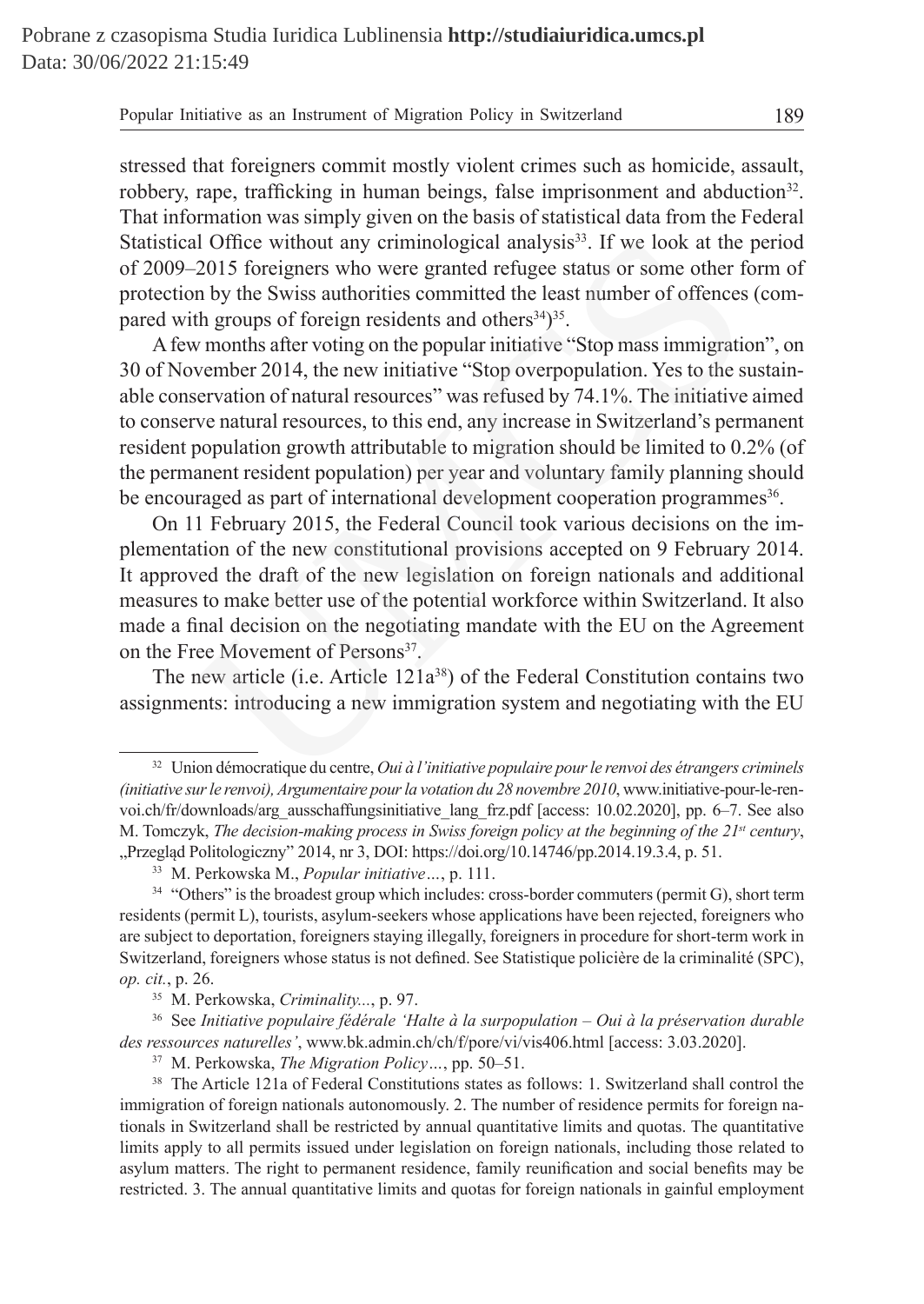190 Magdalena Perkowska

on an amendment to the Agreement on the Free Movement of Persons (AFMP). These two assignments must have been completed by February 2017 according to Article 197 § 11 of the Federal Constitution that states international agreements that contradict Article 121a must be renegotiated and amended within 3 years of its adoption by the People and the Cantons. In case the implementing legislation for Article 121a has not come into force within 3 years of its adoption by the People and the Cantons, the Federal Council will need to issue temporary implementing provisions in the form of an ordinance.

The immigration system that the Federal Council has devised contains annual quantitative limits and quotas for all foreign nationals and provides that Swiss residents should be given priority when recruiting new staff. The admission of EU citizens will be regulated by the AFMP as before, but the agreement will have to be amended in line with the constitutional requirements. The results of the negotiations being sought with the EU are, therefore, key to the draft legislation. For citizens of third countries, the draft legislation being submitted for consultation provides quotas and the prioritization of existing Swiss residents, as was previously the case. radict Article 121a must be renegotiated and amended within 3 year<br>by the People and the Cantons. In case the implementing legislat<br>21a has not come into force within 3 years of its adoption by the<br>2atnons, the Federal Cou

The Federal Council also approved the mandate to negotiate with the EU on amendments to the AFMP. The mandate assigns the task of adapting the agreement so that Switzerland will be able to control immigration levels autonomously and limit immigration while safeguarding general economic interests. At the same time, Switzerland will maintain the bilateral path as the basis for its relations with the EU. Under the mandate, both objectives must be pursued equally<sup>39</sup>.

The position of the EU was clear from the very beginning:

The principle of non-discrimination, including equal treatment of all EU Member States, the right to exercise an economic activity and reside on the territory of the other party and the standstill clause constitute the essential basis of the consent of the EU to be bound by the agreement. Renegotiating these principles with the objective of introducing quantitative limits and quotas, combined with a preference for Swiss nationals would be in fundamental contradiction to the objective of the Agreement on the Free Movement of Persons<sup>40</sup>.

must be determined according to Switzerland's general economic interests, while giving priority to Swiss citizens; the limits and quotas must include cross-border commuters. The decisive criteria for granting residence permits are primarily an application from an employer, ability to integrate, and adequate, independent means of subsistence. 4. No international agreements may be concluded that breach this Article. 5. The law shall regulate the details.

<sup>39</sup> M. Perkowska, *The Migration Policy…*, p. 51.

<sup>40</sup> Catherine Aston, High Representative, Vice President of the European Commission, Letter from 24 of July 2014 to the H.E. Didier Berkhalter, President of the Swiss Confederation, www.dfae. admin.ch/dam/dea/de/documents/eu/Antwort-EU-auf-Schweizer-Revisionsbegehren-24-7-2014\_ EN.pdf [access: 28.05.2019].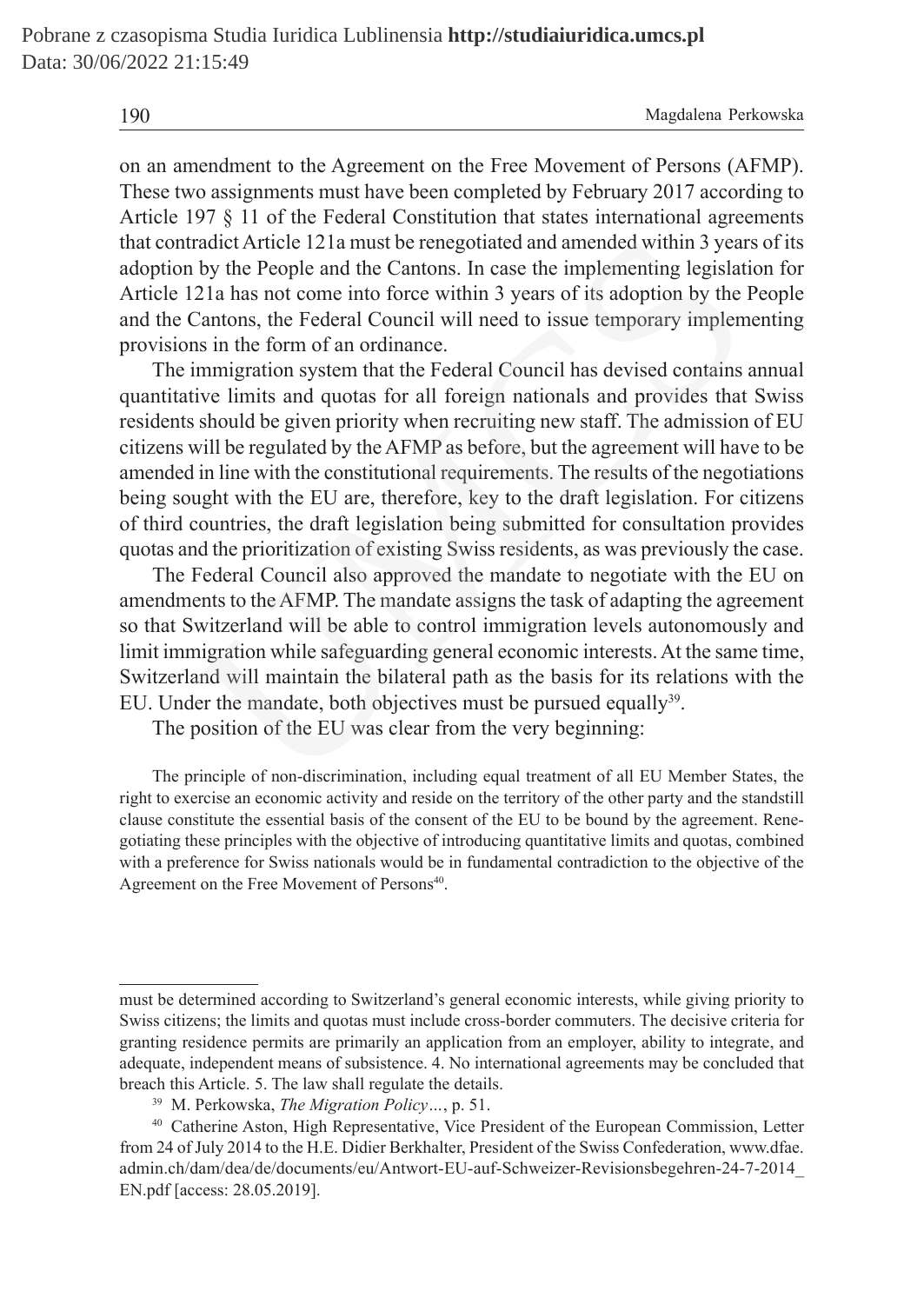As a result (as of July 2019), the Federal Council introduced changes to be implemented in Article 121a of the Federal Constitution, however, only in the form of changes in the decrees (entered into force on 1 July 2018). In particular, the adopted law provides for the obligation to communicate vacancies in occupational categories with an unemployment rate at or above a certain threshold. In view of the results of the consultation on the amendments to ordinances, the Federal Council decided to proceed in stages: the threshold value applicable from 1 July 2018 will be 8%, before decreasing to 5% on 1 January 2020. Another amendment introduced concerns, in particular, making better use of the potential of the workforce in Switzerland. Concretely, an obligation to communicate vacant positions will give a head start to people registered with the public employment service in Switzerland. Those implementing laws are compatible with the AFMP and, therefore, also preserve other bilateral agreements with the EU.

Looking into the past between 2008 and 2014, Switzerland was entitled to reintroduce quotas (according to the AFMP) without retaliation from the EU. Under a special safeguard clause (ventilation clause) if the immigration rate was, for a given year, more than 10% higher than the average of the previous 3 years, in the case Switzerland could, for the next 2 years, limit immigration to the average of the previous 3 years increased by 5%. The Federal Council made use of this possibility on 24 April 2013. Between 1 June 2013 and 31 May 2014, EU-1741 nationals were thus subject to specific quotas of residence permits (EU B license/EFTA). Since 1 June 2014, EU-17 nationals again benefit from the free movement of persons $42$ . This is the current regime. for the obligation to communicate vacancies in occupational categori<br>ployment rate at or above a certain threshold. In view of the results of th<br>on the amendments to ordinances, the Federal Council decided to pro<br>e thresh

Despite the fact that the people accepted the initiative of "Stop mass immigration", its implementation posed many difficulties on the international level43, which resulted in launching a new initiative "Let's get out of the impasse! Let's renounce the re-establishment of immigration quotas". The idea of this initiative was simple, just to withdraw Article 121a of the Federal Constitution introduced on the basis of the initiative "Stop mass immigration". The aim of the applicants was to maintain bilateral agreements with the EU that are threatened by the existence of Article 121a of the Federal Constitution<sup>44</sup>. This initiative was, however, withdrawn by the applicants, as it was not recommended by the Federal Council.

<sup>41</sup> EU-17 are the following countries: Austria, Belgium, Cyprus, Denmark, Finland, France, Germany, Greece, Ireland, Italy, Luxembourg, Malta, the Netherlands, Portugal, Sweden, Spain, the United Kingdom.

<sup>42</sup> Département fédéral de justice et police, Secrétariat d'Etat au migrations, *Directives et commentaires concernant l'introduction progressive de la libre circulation des personnes*, Bern–Wabern 2019, p. 10.

<sup>43</sup> See M. Rachwał, *Citizens' initiatives in Switzerland*, "Przegląd Politologiczny" 2014, nr 3, DOI: https://doi.org/10.14746/pp.2014.19.3.3, p. 40.

<sup>44</sup> Message relatif à l'initiative populaire « Sortons de l'impasse! Renonçons à rétablir des contingents d'immigration », Conseil fédéral 2017, p. 3169.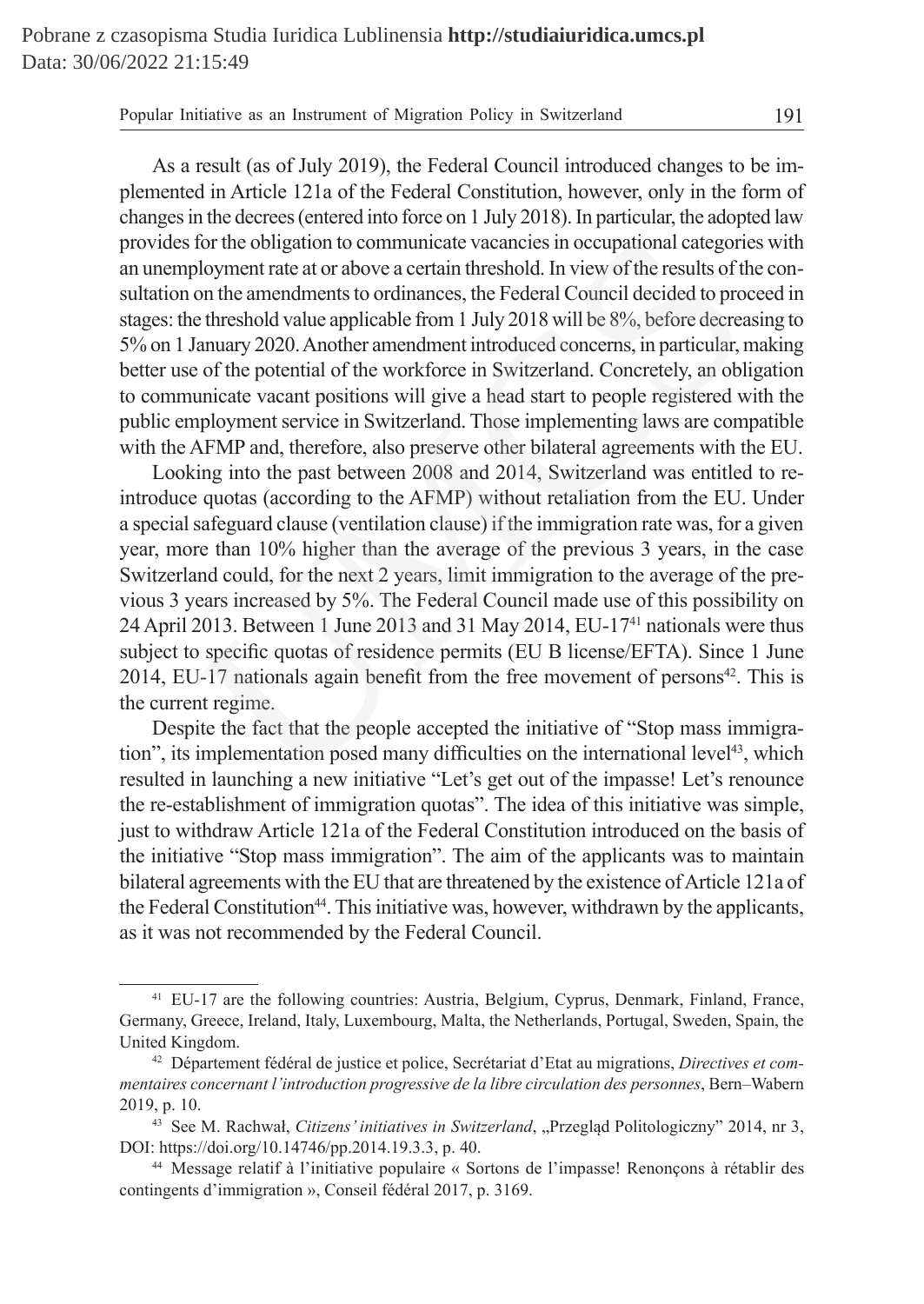As the Swiss People's Party was not satisfied by the state of implementation Article 121a of the Federal Constitution, especially since there were no changes introduced into the AFMP, a new initiative was launched. On 16 January 2018 the common committee of the initiative composed of Action for the Independent and Neutral Switzerland and the Swiss People's Party started the collection of signatures for the initiative "For the moderated immigration (initiative of limitation)". On 25 September 2018 the Federal Council found the initiative valid. The new initiative proposed the introduction of Article 121b into the Federal Constitution that guaranteed the autonomy of Switzerland in regulating the immigration of foreign nationals. There would be no possibility to conclude new international treaties or other obligations of international law that would grant a regime free movement of persons to foreign nationals. Moreover, the binding international treaties and other existing international law obligations could not be modified or extended contrary to those provisions. The transitory regulations proposed to be introduced into Article 197 § 12 of the Federal Constitution state that within 12 months from the acceptance by the people and cantons of the initiative, the AFMP will be ceased on the basis of negotiation between Switzerland and the EU. committee of the initiative composed of Action for the Independe<br>
Switzerland and the Swiss People's Party started the collection of signitiative "For the moderated immigration (initiative of limitation<br>
mehre 2018 the Fed

This is the strongest and least compromising idea for the Federal Council that, according to the applicants', will finally end the free movement of persons between Switzerland and the EU. The initiative does not exclude immigration to Switzerland, nor the bilateral agreements with the EU. This will be possible on the basis of a unilateral agreement stating the quotas for the *frontaliers* or the annual quotas for residence and work permits for other foreigners. There will be no possibility to conclude any international agreement that will grant the unlimited free movement of persons in any form. If it refers to the Agreement on Free Movement of Persons it should be frozen, suspended and possibly modified so that EU citizens no longer have a quasi-automatic right to work in Switzerland, to benefit from Swiss social insurance or to establish themselves freely. If these negotiations with the EU do not succeed, the Federal Council must terminate the AFMP within a month<sup>45</sup>.

Referring to the initiative of June 2019 "For the moderated immigration (initiative of limitation)" the Federal Council decided to recommend that the people reject the initiative (without elaborating any counter-proposal)<sup>46</sup>. The main argument given by the Federal Council is that the introduction of Article 121b to the Federal Constitution would, in consequence, cause the termination of the AFMP. This would have significant damaging consequences for Switzerland. The AFMP is, on

<sup>45</sup> Action pour une Suisse indépendante et neutre (ASIN) et de l'Union démocratique du centre, *Argumentaire du comité d'initiative « Pour une immigration modérée (initiative de limitation) »*, Berne 2018, pp. 6–7.

<sup>46</sup> Message relatif à l'initiative populaire « Pour une immigration modérée (initiative de limitation) », Conseil fédéral 2019, p. 1.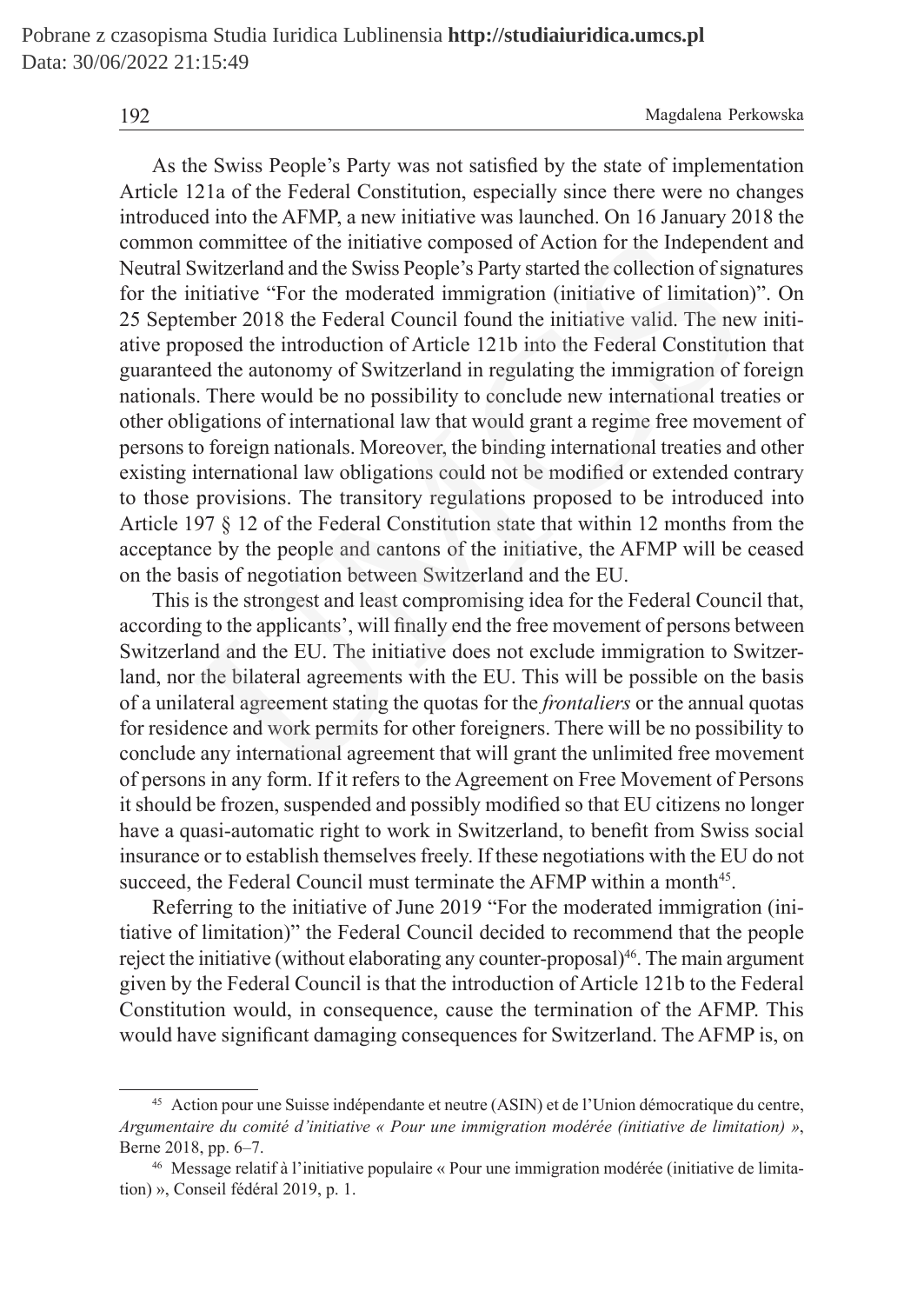the whole a series of Bilateral Agreements I, the one that ensures the greatest economic advantage. It contributes to the creation and maintenance of jobs in Switzerland and also gives Swiss citizens the right to live and work in the EU. The end of the AFMP will cause the guillotine clause for all Bilateral Agreements  $I^{47}$ . The date of vote is still unknown, however it is already called the vote for Bilaterals I.

## **CONCLUSIONS**

The Swiss political system gives immigration policy a very strong importance in the public debate and constantly puts the government under pressure. It is, however, not obvious that it has had a major concrete impact on the levels of immigration over the past 50 years. The *vox populi, vox dei* system does not make Switzerland such a different case from the other liberal democratic immigration countries. Economic demand remains an ever strengthening factor, as well as international context<sup>48</sup>. If we try to answer the research question whether Swiss citizens may use the popular initiative as an effective instrument to influence migration policy, the response is not obvious. The example of the initiative "Stop mass immigration" shows that the people's vote may lead to important change in the Federal Constitution, which is also important from the international position of the country. However, the question arises whether those changes were effective and led the initiators to their aim. In this case, the answer must be negative. The results of the next vote on the initiative of limitation will be the final step, but in the author's opinion it is less likely that the Swiss nation will decide to introduce Article 121b to the Federal Constitution and in consequence renounce the Bilaterals. FMP will cause the guillotine clause for all Bilateral Agreements I<br>ote is still unknown, however it is already called the vote for Bilat<br>conte is still unknown, however it is already called the vote for Bilat<br>CONCLUSIONS

The analysis made in this article confirms that the fear of over-foreignisation is a constant feature of the Swiss migration policy. It is more dangerous when the populist parties reach for the instrument of popular initiative that leads to changes in the Federal Constitution. This shows how one initiative (2014) and its "sister" initiatives (2017, 2018) can block the government actions for months, as the governments try to find the best solution that respects the result of the vote while respecting international commitments. The last one is mostly influenced by an economic demand. This is the constant issue of the Swiss government to find balance between the economic interest and *vox populi*.

<sup>47</sup> *Ibidem*, p. 23, 48.

<sup>48</sup> E. Piguet, *Economy versus the people…*, p. 86.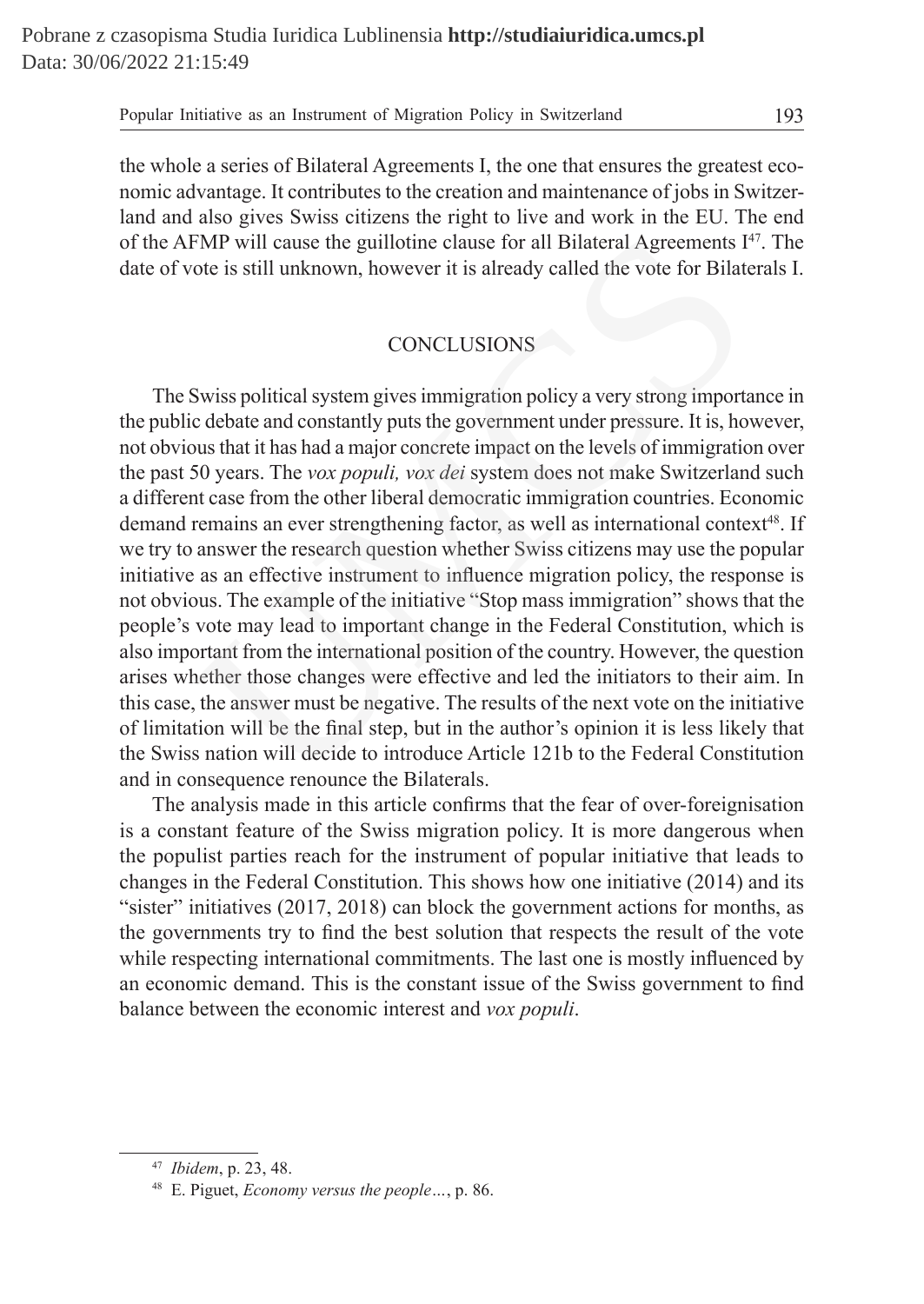| × |
|---|
|   |
|   |

#### **REFERENCES**

| Action pour une Suisse indépendante et neutre (ASIN) et de l'Union démocratique du centre, Ar- |
|------------------------------------------------------------------------------------------------|
| gumentaire du comité d'initiative « Pour une immigration modérée (initiative de limitation) ». |
| Berne 2018.                                                                                    |

Catherine Aston, High Representative, Vice President of the European Commission, Letter from the 24 of July 2014 to the H.E. Didier Berkhalter, President of the Swiss Confederation, www.dfae. admin.ch/dam/dea/de/documents/eu/Antwort-EU-auf-Schweizer-Revisionsbegehren-24-7-2014\_ EN.pdf [access: 28.05.2019]. ntaire du comité d'initiative « Pour une immigration modérée (initiative de limit<br>2018.<br>2018.<br>2018.<br>2018.<br>Aston, High Representative, Vice President of the European Commission, Letter July 2014 to the H.E. Didier Berkhalte

Comité interpartis contre l'immigration de masse, *Argumentaire Initiative populaire « contre l'immigration de masse »*, 2013, www.parlament.ch/centers/documents/fr/argumentarien-pro-f.pdf [access: 10.02.2020].

Département fédéral de justice et police, Secrétariat d'Etat au migrations, *Directives et commentaires concernant l'introduction progressive de la libre circulation des personnes*, Bern–Wabern 2019. Federal Statistical Office, *Switzerland's population 2016*, Neuchâtel 2017.

Geissbühler S., *Does direct democracy really work? A review of the empirical evidence from Switzerland*, "Przegląd Politologiczny" 2014, nr 4, DOI: https://doi.org/10.14746/pp.2014.19.4.6.

Gross D.M., *Immigration incentives and policy in Switzerland*, [in:] *International Migration, Economic Development & Policy*, eds. C. Ozden, M. Scghiff, London 2007.

Hurst S., *Comment définir les chiffres maximaux admissibles*, [in:] *Immigration sous contrôle*, éd. C.H. Cluve, Avenir Suisse – Avenir spécial 2014.

*Implementing the new constitutional provisions on immigration: questions and answers*, www.eda. admin.ch/dam/mission-eu-brussels/en/documents/FAQ\_Umsetzung\_MEI\_JAI\_EN.pdf [access: 3.03.2020].

*Initiative populaire fédérale 'Halte à la surpopulation – Oui à la préservation durable des ressources naturelles'*, www.bk.admin.ch/ch/f/pore/vi/vis406.html [access: 3.03.2020].

*Initiative populaire fédérale 'pour la limitation de l'immigration'*, www.bk.admin.ch/ch/f/pore/vi/ vis168.html [access: 3.03.2020].

Mahnig H., *La politique migratoire de 1970 au milieu des années 1980*, [in:] *Histoire de la politique de la migration, d'asile et d'integration en Suisse depuis 1948*, éd. H. Mahnig, Zurich 2005.

Mahnig H., Piguet E., *La politique d 'immigration de 1948 a 1998: evolution et effets*, [in:] *Les migrations et la Suisse*, éds. H.-R. Wicker, R. Fibbi, W. Haugh, Zurich 2003.

Mahnig H., Wimmer A., *Country-Specific or Convergent? A Typology of Immigrant Policies in Western Europe*, "Journal of International Migration and Integration" 2000, Vol. 1(2),

**DOI: https://doi.org/10.1007/s12134-000-1001-9**.

Message relatif à l'initiative populaire « Pour une immigration modérée (initiative de limitation) », Conseil fédéral 2019.

Message relatif à l'initiative populaire « Sortons de l'impasse! Renonçons à rétablir des contingents d'immigration », Conseil fédéral 2017.

Perkowska M., *Criminality by Foreign Nationals in Switzerland – Criminological Approach*, Białystok 2019.

Perkowska M., *Popular initiative as an instrument of criminal policy towards foreigners in Switzer*land, "Białostockie Studia Prawnicze" 2019, nr 1,

**DOI: https://doi.org/10.15290/bsp.2019.24.01.08**.

Perkowska M., *The Migration Policy of Switzerland*, "Przegląd Politologiczny" 2015, nr 3, **DOI: https://doi.org/10.14746/pp.2015.20.3.3**.

Piguet E., *Economy versus the people? Swiss immigration policy between economic demand, xenophobia and international constraint*, [in:] *Dialogues on Migration Policy*, eds. M. Giugni, F. Passy, Oxford 2006.